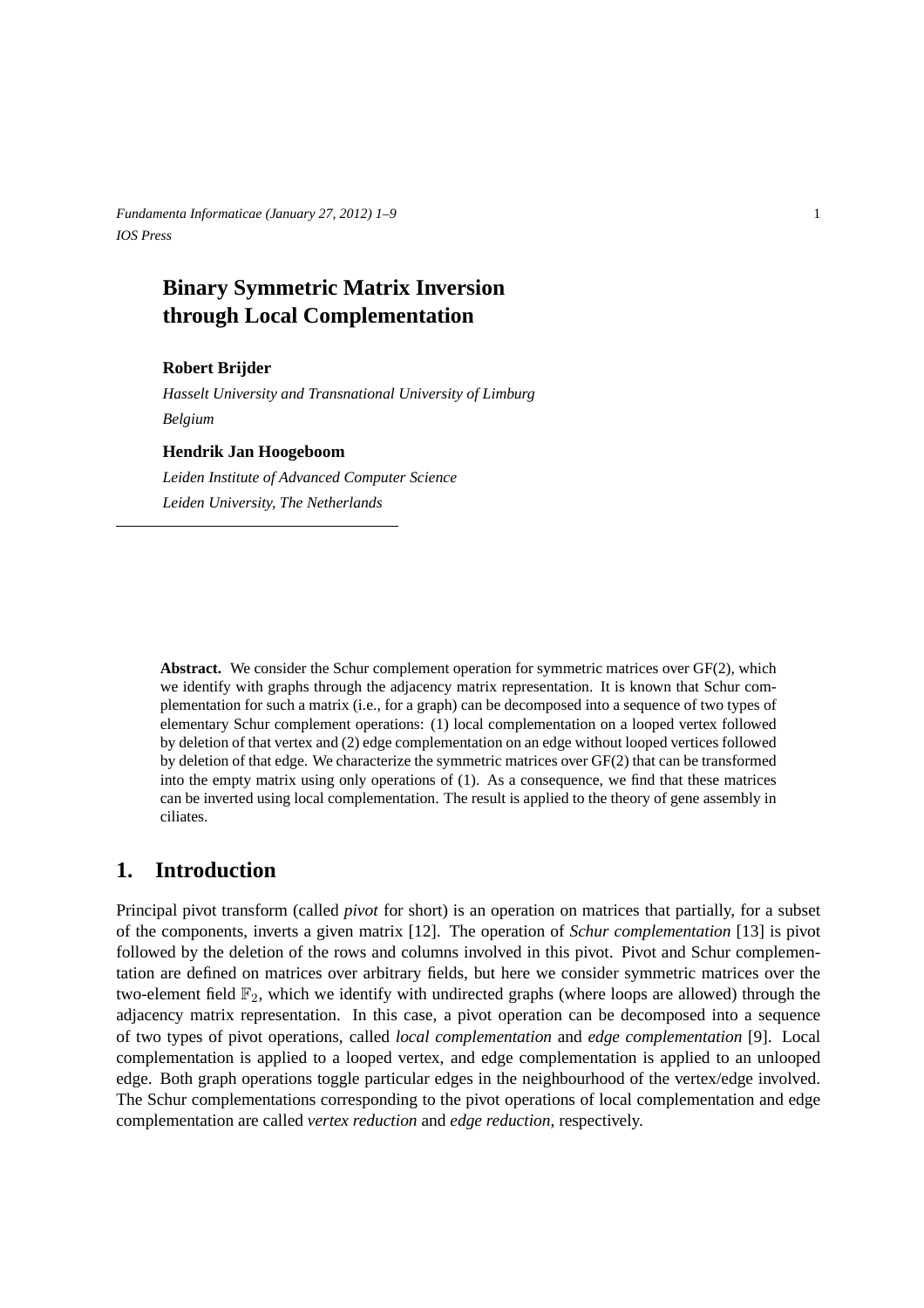The process of unscrambling of genes in ciliates can be modelled using graphs and three (types of) graph rewriting rules, recalled here briefly in Chapter 4, but covered extensively in the book [6]. It is observed by Harju et al. [3] that vertex and edge reduction happen to correspond to two of these graph operations. The third operation of this model simply deletes remaining isolated unlooped vertices. In this model, the graphs have been characterized that can be transformed to the empty graph using this third operation *and* any subset of the remaining two graph operations [7, 6]. It remained an open question to obtain a characterization when allowing only the first two operations (each alone, or in combination).

In this paper, we characterize the graphs that can be transformed to the empty graph using vertex or edge reduction. Since a transformation using Schur complementation to the empty graph corresponds to a (full) matrix inversion using pivot, we characterize in this way the graphs that can be transformed to the empty graph by applying local or edge complementation on each vertex exactly once. Also, in this way we extend the result of [7, 6] to obtain a characterization of the graphs that can be transformed to the empty graph using any subset of the three graph operations. Although we need an algebraic background to understand the interplay between the separate operations, it is quite surprising that the proof of the main result instead uses combinatorial techniques.

### **2. Pivots**

The principal pivot transform, or pivot for short, is defined for matrices over arbitrary fields, see, e.g., [11] for an overview. We start by giving the general definition, and then we consider symmetric matrices over the two-element field  $\mathbb{F}_2$ . In this case, pivot can be seen as a particular graph operation.

We consider  $V \times V$ -matrices, i.e., matrices where the rows and columns are indexed by a finite set V (formally, a  $V \times V$ -matrix is a function  $V^2 \to F$  where F is some field). Since we do not fix an ordering of V , the rows and columns of the matrices are not ordered. Observe that determinant of such a matrix is well defined, since one may choose the linear ordering of V, i.e., the bijection  $V \rightarrow \{1, \ldots, |V|\}$ , arbitrarily.

**Matrices.** Let A be a  $V \times V$ -matrix (over an arbitrary field), and let  $X \subseteq V$  be such that the principal submatrix  $A[X]$  induced by X is nonsingular, i.e.,  $\det A[X] \neq 0$ . The *pivot* of A on X, denoted by  $A * X$ , is defined as follows [12]. If  $P = A[X]$  and we decompose A accordingly as  $A = \begin{pmatrix} P & Q \\ R & S \end{pmatrix}$  $R_{R}^{PQ}$ , then

$$
A * X = \begin{pmatrix} P^{-1} & -P^{-1}Q \\ RP^{-1} & S - RP^{-1}Q \end{pmatrix}
$$
 (1)

The pivot can be considered a partial inverse, as A and  $A \times X$  satisfy the following relation, where the vectors  $x_1$  and  $x_2$  correspond to the elements of X (see [11]).

$$
A\left(\begin{array}{c} x_1 \\ y_1 \end{array}\right) = \left(\begin{array}{c} x_2 \\ y_2 \end{array}\right) \text{ iff } A * X\left(\begin{array}{c} x_2 \\ y_1 \end{array}\right) = \left(\begin{array}{c} x_1 \\ y_2 \end{array}\right) \tag{2}
$$

This relation can in fact be used to define  $A \times X$  given A and X, and many important properties can be obtained elegantly using this characteristic relation. Observe that  $A * V = A^{-1}$  when det  $A \neq 0$ . Also note that a pivot operation is an involution (operation of order 2), and more generally, if  $(A * X) * Y$  is defined, then  $A * (X \oplus Y)$  is defined and they are equal.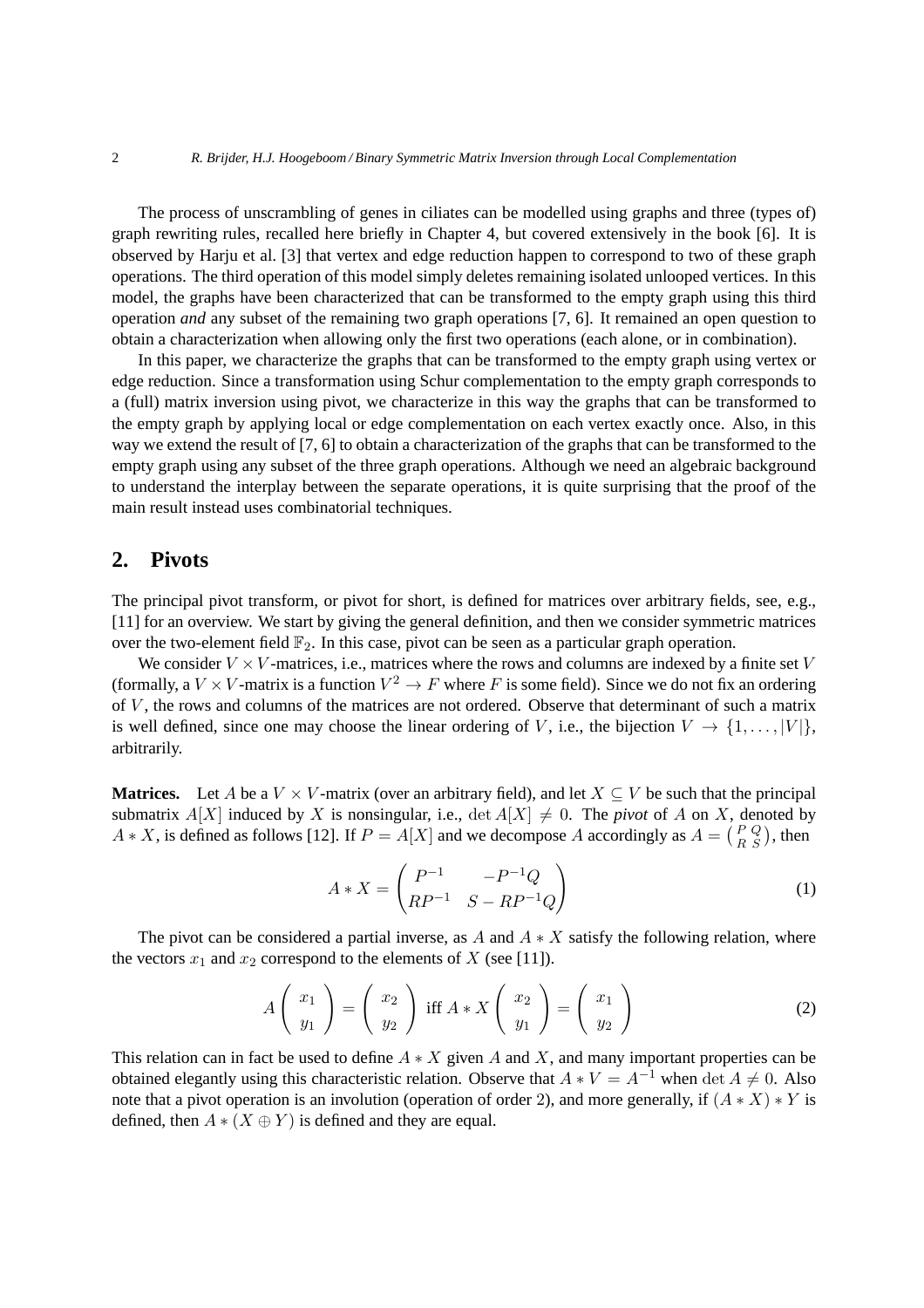

Figure 1. Pivot on an edge  $\{u, v\}$  in a graph. Adjacency between vertices x and y is toggled iff  $x \in V_i$  and  $y \in V_i$  with  $i \neq j$ . Note that u and v are adjacent to all vertices in  $V_3$  — these edges are omitted in the diagram. The operation does not affect edges adjacent to vertices outside the sets  $V_1, V_2, V_3$ , nor does it change any of the loops.

**Schur complement.** Removing the columns and rows of the matrix corresponding to the elements to which pivot was applied, corresponds to retaining the lower-right block  $(A * X)[V \setminus X] = S - RP^{-1}Q$ in the definition of pivot, see equation (1). This block is known as the *Schur complement* (of X in A), which we denote by  $A/X$ . It arises in the context of many matrix applications, e.g., solving linear equations, probability theory and statistics. It enjoys many surprising properties, see [13] for an extensive background.

We highlight now two of these properties for further use. The rank additivity formula rank( $A$ ) = rank $(A[X])$  + rank $(A/X)$  implies that the nullity of the Schur complement  $A/X$  equals that of the original matrix A (since rank $(A[X]) = |X|$ ). In particular, this implies that  $A/X$  is nonsingular when A is. The sequential property of Schur complementation states that consecutive operations may be composed. More specifically,  $(A/X)/Y = A/(X \cup Y)$ , for disjoint  $X, Y \subseteq V$  such that the operations are defined, i.e.,  $A[X]$  and  $A[X \cup Y]$  are nonsingular.

**Graphs.** In this paper we restrict principal pivot transform and Schur complementation to symmetric matrices A over  $\mathbb{F}_2$ . In this setting, A may be identified with a graph G, where A is the adjacency matrix representation of G, denoted by  $A(G)$ . Thus, graphs in this paper are undirected with loops allowed. As we identify  $G$  with  $A(G)$ , notions and notation regarding matrices are carried over to graphs and vice versa. For example, by the *rank* of G we mean the rank of  $A(G)$ , and for  $X \subseteq V$ , the subgraph  $G[X]$ induced by X is the graph with adjacency matrix  $A(G)[X]$ .

Geelen [9] observes (by extending an observation of Bouchet [1] concerning simple graphs) that any pivot on a graph G can be decomposed into a sequence of *elementary* pivots that are either of the form  $G * \{u\}$  where u is a looped vertex, or of the form  $G * \{u, v\}$  where  $\{u, v\}$  is an edge and vertices u and  $v$  are both non-looped vertices. Thus, for a general pivot operation on graphs it suffices to consider these two cases.

The elementary pivot G∗ {u} on a loop {u} is called *local complementation*. It is the graph obtained from G by "toggling" the edges in the neighbourhood  $N_G(u) = \{v \in V \mid \{u, v\} \in E(G), u \neq v\}$  of u in G: for each  $v, w \in N_G(u)$ ,  $\{v, w\} \in E(G)$  iff  $\{v, w\} \notin E(G * \{u\})$  (allowing  $v = w$ ). The other edges are left unchanged.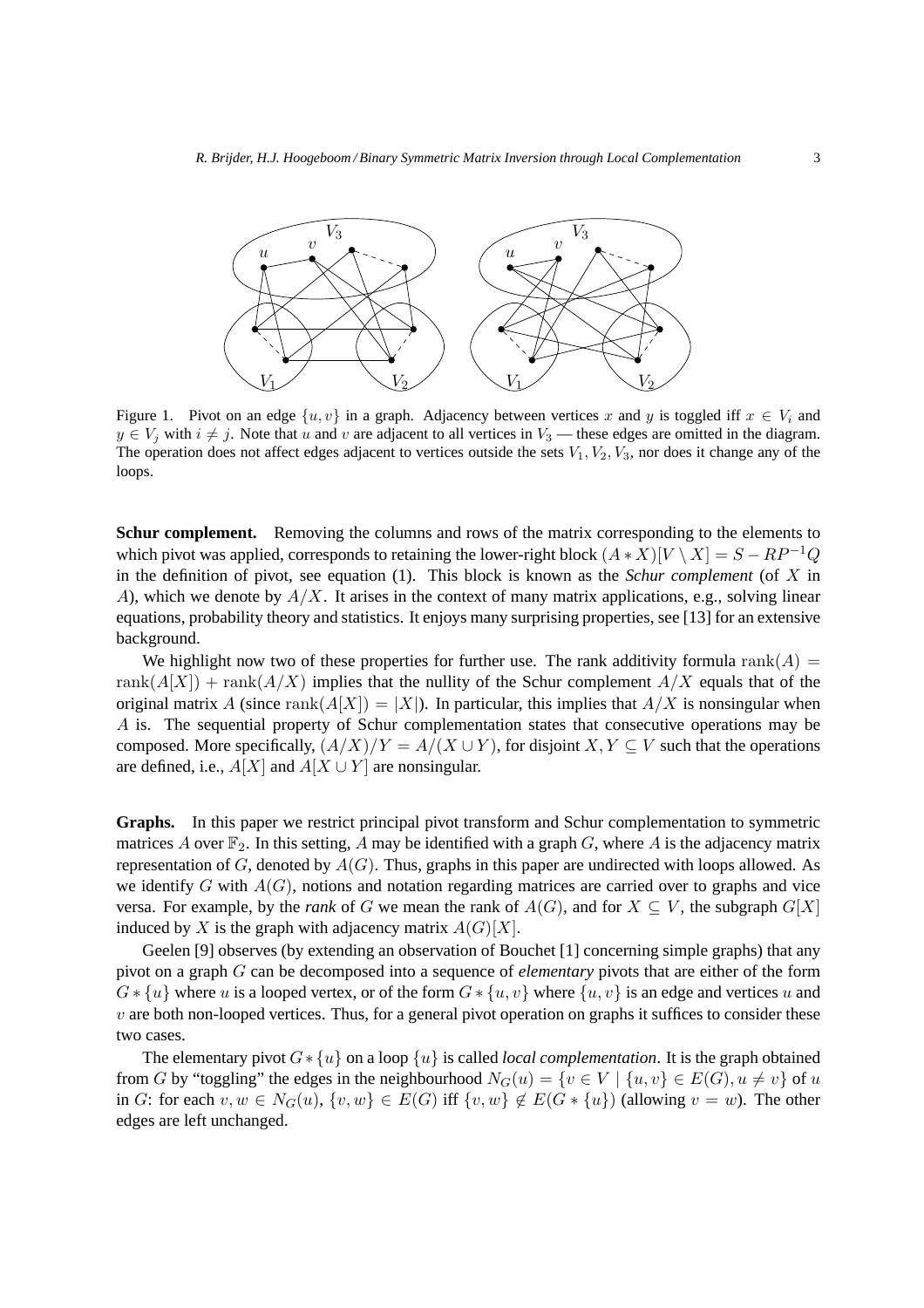

Figure 2. An orbit of graphs under pivot. Only the elementary pivots are shown.

We now recall *edge complementation*  $G * \{u, v\}$  on an edge  $\{u, v\}$  between non-loop vertices. For a vertex x consider its closed neighbourhood  $N'_{G}(x) = N_{G}(x) \cup \{x\}$ . The edge  $\{u, v\}$  partitions the vertices of G adjacent to u or v into three sets  $V_1 = N'_G(u) \setminus N'_G(v)$ ,  $V_2 = N'_G(v) \setminus N'_G(u)$ ,  $V_3 = N'_G(u) \cap N'_G(v)$ . Note that  $u, v \in V_3$ . The graph  $G * \{u, v\}$  is constructed by "toggling" all edges between different  $V_i$  and  $V_j$ : for  $\{x, y\}$  with  $x \in V_i$  and  $y \in V_j$   $(i \neq j)$ :  $\{x, y\} \in E(G)$  iff  $\{x, y\} \notin E(G * \{u, v\})$ , see Figure 1. The other edges remain unchanged. Note that, as a result of this operation, the neighbourhoods of  $u$  and  $v$  are interchanged.

**Example 2.1.** Consider the graph G over  $V = \{p, q, r, s\}$  with adjacency matrix

$$
A = \begin{pmatrix} p & q & r & s \\ q & 1 & 1 & 0 & 0 \\ r & 0 & 1 & 1 & 1 \\ s & 0 & 1 & 1 & 0 \end{pmatrix}.
$$

Then G is depicted in Figure 2, top-row second column, together with its orbit under pivot. Only elementary pivots are given. All other pivots can be found by following a path in the diagram and taking the symmetric difference over the labels. As an example, the graph below G equals  $G * \{q\} * \{p\} = G * \{p, q\}$ , but the pivot  $\ast \{p, q\}$  of G is not elementary: it is not on an unlooped edge.

The initial graph  $G$  can be inverted using successive local complement operations, walking counterclockwise, leading to the inverse  $G^{-1}$  given on the bottom-row fourth column.

The orbit of  $G$  does not change (in this case) if we restrict to local complementation only; removal of the edge pivots results in a connected diagram. Hence, each of the edge complement operations can be replaced (in this case) by a sequence of local complementations, where operations may be repeated. For example, the middle two graphs in the top and bottom row of the figure,  $G * \{r\}$  and  $G * \{p, q, r\}$ , are related by the edge pivot  $* \{p, q\}$ , but also by the sequence  $* \{r\} * \{q\} * \{p\} * \{r\}$ .

It is instructive to observe that nonsingularity of a graph is not maintained when applying pivot (thus neither are rank nor nullity). The graph G under consideration can be inverted, while  $G * \{q\}$  is singular; this can be seen by observing that the columns for p and q in the adjacency matrix for  $G * \{q\}$  are equal.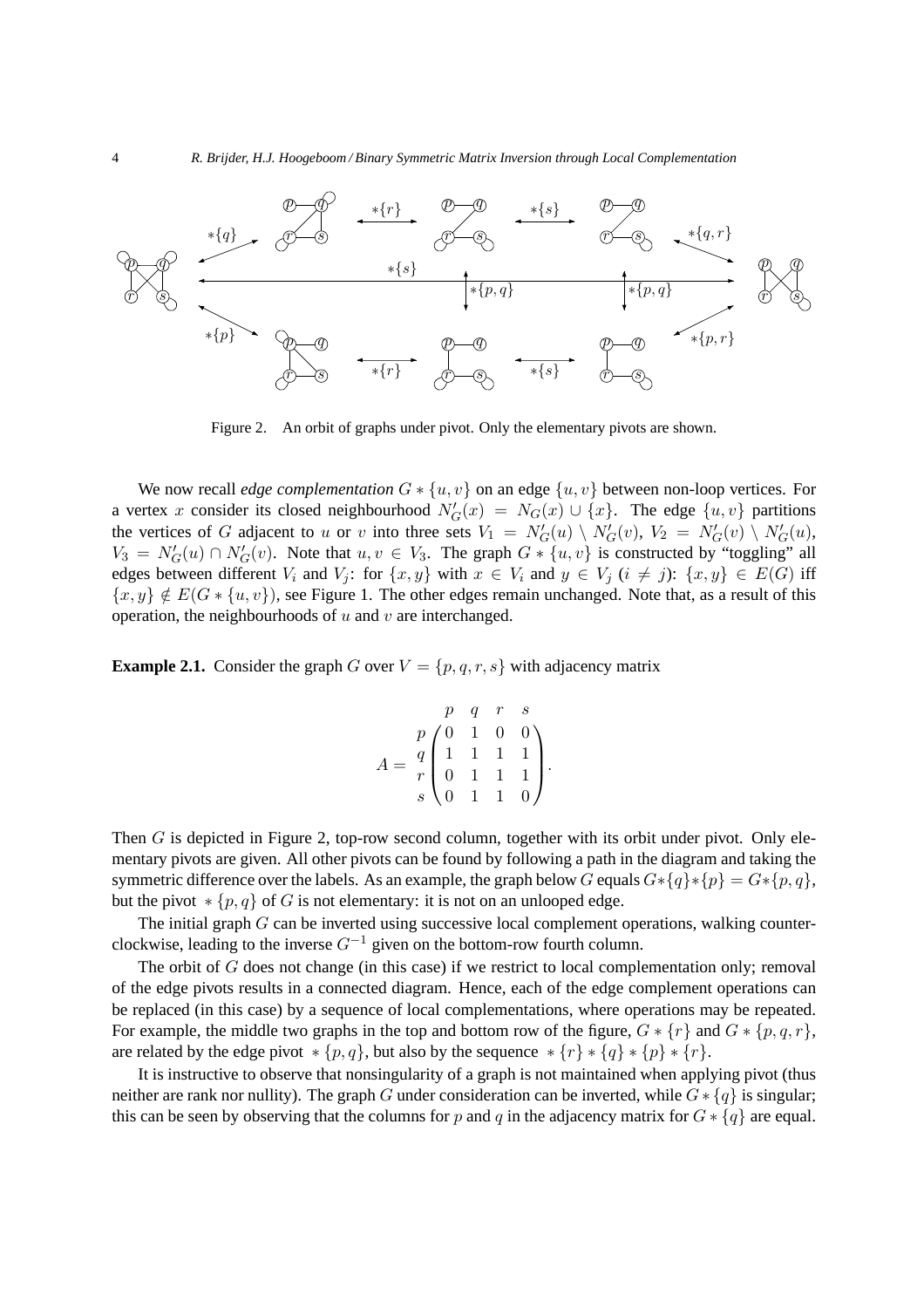### **3. Schur complement through local complementation**

We will now consider pivot  $G * X$  for graphs, followed by deletion of the vertices in X, i.e., the Schur complement  $G/X$ . In particular we study Schur complementation  $G/\lbrace u \rbrace$  on looped vertices and Schur complementation  $G/\lbrace u, v \rbrace$  on edges with unlooped vertices. These operations are called *vertex reduction* and *edge reduction*, respectively.

In general, a sequence of Schur complementations is called a *reduction*. A reduction  $\varphi$  is *successful* for a graph G if  $G\varphi$  is the empty graph (i.e., the graph with empty vertex set). We say that a graph G is *successfully reducible* (using vertex/edge reduction) if there is a successful reduction  $\varphi$  of G (where  $\varphi$ consists of only vertex/edge reductions, resp.). It follows from the discussion on elementary graph pivot that a graph  $G$  is successfully reducible iff  $G$  is nonsingular. If we allow either only vertex reduction or only edge reduction, then we can reduce only a proper subset of all nonsingular graphs.

**Theorem 3.1.** Let A be a symmetric matrix over  $\mathbb{F}_2$ . Then A is successfully reducible using edge reduction iff  $A$  is nonsingular and has no 1 on the diagonal. Equivalently, a graph  $G$  is successfully reducible using edge reduction iff  $G$  is nonsingular and has no loops.

#### **Proof:**

As we have seen, the condition of nonsingularity is required for A to be successfully reducible. According to Geelen [9] the pivot  $A * V$  can be decomposed into a sequence of local complement and edge complement operations. The characterization now follows from the observation that edge complementation can only be applied to unlooped vertices and never introduces loops, while local complementation requires a looped vertex. ⊓⊔

Obviously, if a graph is successfully reducible using edge reduction, then its number of vertices must be even. Curiously, this is implicit in the nonsingularity condition of Theorem 3.1. Indeed, nonsingular loop-free graphs must have at least one (actually an odd number of) so-called perfect matching (i.e., a complete pairing of vertices via a subset of edges), so the requirement is implied. For an explanation of the relationship between the determinant over  $\mathbb{F}_2$  and perfect matchings see, e.g., [3].

A nonempty principal submatrix  $A[X]$  of a matrix A is called a *component* of A if  $A = \begin{pmatrix} A[X] & 0 \\ 0 & A[Y]\end{pmatrix}$  $\begin{pmatrix} [X] & 0 \ 0 & A[V \setminus X] \end{pmatrix}$ where the blocks indicated by 0 are null matrices of suitable size. Component A[X] is called a *connected component* if X is minimal with this property (w.r.t. inclusion), i.e., if  $A[Y]$  is a component with  $Y \subseteq X$ , then  $Y = X$ . Again, we may carry this notation over to graphs. Consequently,  $G[X]$  is a component of G iff there are no edges between X and  $V \setminus X$  in G, and the notion of a connected component of G is the usual graph-theoretic notion of a connected component of a graph G.

**Theorem 3.2.** Let A be a symmetric matrix over  $\mathbb{F}_2$ . Then A is successfully reducible using vertex reduction iff A is nonsingular and each component of A has at least one 1 on the diagonal. Equivalently, a graph  $G$  is successfully reducible using vertex reduction iff  $G$  is nonsingular and each connected component of G has at least one loop.

#### **Proof:**

We follow a similar line of reasoning as in the proof of [7, Lemma 7] (see also [6, Lemma 13.8]).

The condition of nonsingularity is required for  $A$  to be successfully reducible. Also, in order to apply vertex reduction we need a looped vertex, hence the condition is necessary.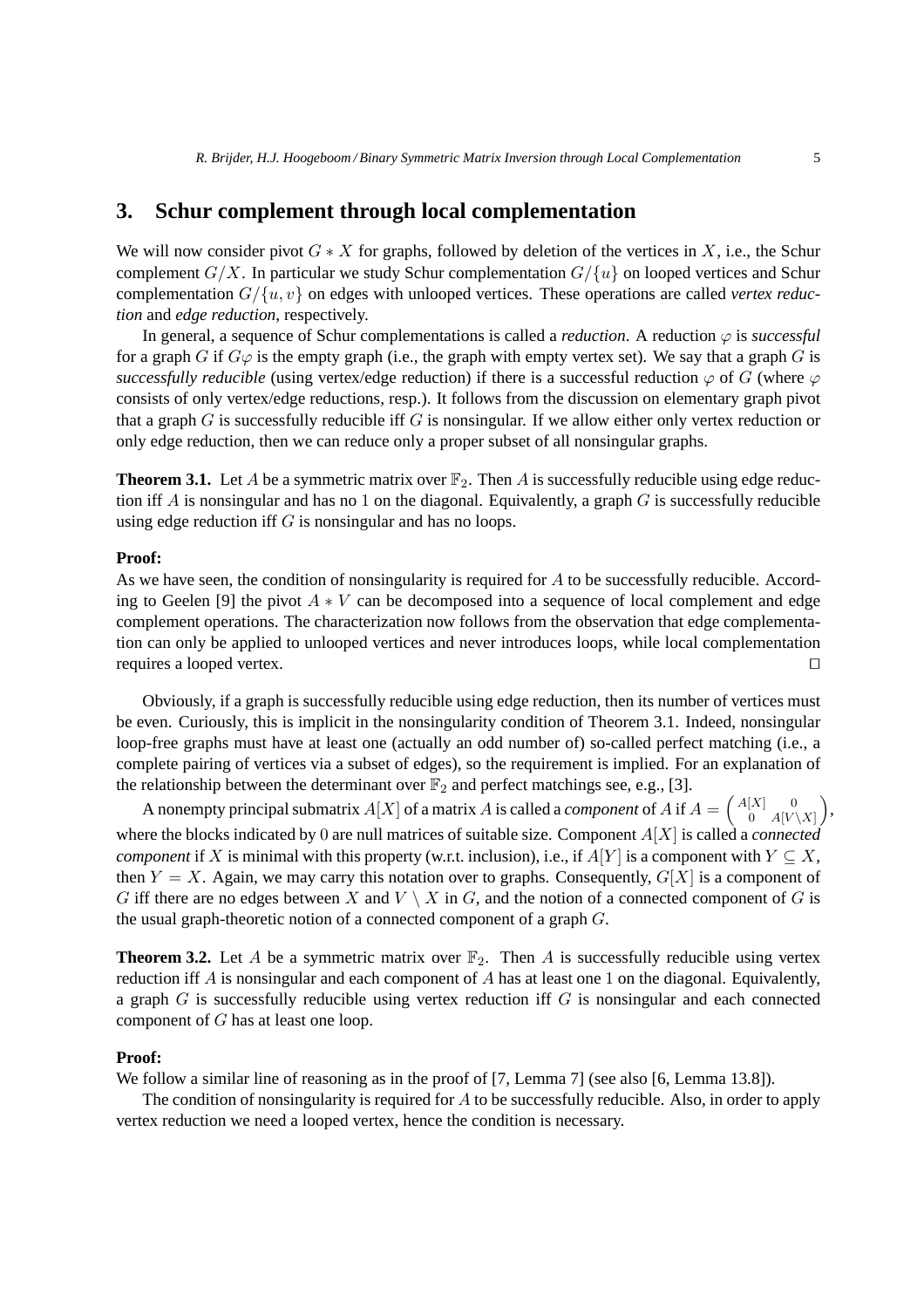We now show that the condition is sufficient. As this proof is graph theoretical in nature, we consider the graph G with  $A = A(G)$ . We introduce some additional notation. The neighbourhood  $N_G(u)$  of u in G is split into two sets,  $N_G^1(u)$  and  $N_G^0(u)$ , of vertices with and without loop, respectively.

Assume that  $A$  is nonsingular, and that each component of  $G$  has a looped vertex. Consider the set  $S$ of looped vertices in G that maximizes  $|N_G^0(w)|$  among all looped vertices  $w \in V$ , i.e., with a maximal number of unlooped neighbours. Choose a vertex u in S that minimizes  $|N_G^1(w)|$  among all  $w \in S$ , i.e., has a minimal number of looped neighbours.

We claim that vertex reduction on  $u$  does not introduce a component that consists completely of unlooped vertices in  $G/\{u\}$ . Assume that it does. As the component does not yet exist in G, it must be introduced by local complementation and it must include a looped neighbour  $v \in N_G^1(u)$  of u. After local complementation on  $u$ , vertex  $v$  cannot have looped neighbours, so in  $G$  the unlooped neighbours of u are also connected to v. Thus  $N_G^0(u) \subseteq N_G^0(v)$ . By the definition of S this must be an equality  $N_G^0(u) = N_G^0(v)$ , and consequently also v belongs to S.

Assume that v has a looped neighbour in G. That neighbour must also be connected to  $u$ , as otherwise v would have a looped neighbour in  $G/\{u\}$ . Thus  $N_G^1(v) \subseteq N_G^1(u)$ , and by minimality in the choice of *u* this must be an equality  $N_G^1(v) = N_G^1(u)$ . Hence,  $N_G(v) = N_G(u)$ .

Consider  $u$  and  $v$ . They are adjacent and both looped, and have the same neighbourhood. Thus they have equal columns in the adjacency matrix A of G. Thus A is singular — a contradiction. Hence the claim holds.

Since each component of  $A/\{u\}$  has at least one 1 on the diagonal and  $A/\{u\}$  is nonsingular, the argument can be applied iteratively. □

The proof of Theorem 3.2 shows that a "greedy" method is available to find a sequence of vertex reductions to successfully reduce a graph. This greedy method chooses in each step a vertex with a minimal number of looped neighbours among the looped vertices with a maximal number of unlooped neighbours, and applies a reduction to this vertex. It is easy to see that, by symmetry, the proof of Theorem 3.2 also holds if one chooses in each step a vertex with a maximal number of unlooped neighbours among the looped vertices with a minimal number of looped neighbours. In this way, we obtain an alternative greedy method to successfully reduce a graph.

**Example 3.1.** Graph G from Example 2.1 contains exactly two looped vertices. Of these, q has most unlooped neighbours. Graph  $G/\lbrace q \rbrace$  contains also exactly two looped vertices, of which p has most unlooped neighbours. Continuing in this way we find the successful vertex reduction  $\frac{q}{q}\sqrt{\frac{p}{q}}$ of G in four steps. Note that, in this case, other strategies do not work, i.e., eventually lead to a nonempty graph without looped vertices.

**Inversion through local complementation.** If  $G/X_1 \cdots / X_k$  is a successful reduction of graph G, then  $X_1, \ldots, X_k$  is a partition of V. As applicability of pivot  $* X$  on a graph G (i.e., whether or not  $G * X$  is defined) depends only on  $G[X]$ , we conclude that  $G * X_1 * \cdots * X_k$  is defined, and equal to the inverse  $G * V = G^{-1}$ . Hence, if G satisfies the conditions of Theorem 3.2, then the inverse of graph G is obtainable using only local complementation. The converse does not hold: in case G consists of a single edge on a pair of unlooped vertices, corresponding with the matrix  $\begin{pmatrix} 0 & 1 \\ 1 & 0 \end{pmatrix}$ , no local complement operation is defined, while the inverse is trivially obtained (we have  $G = G^{-1}$ ).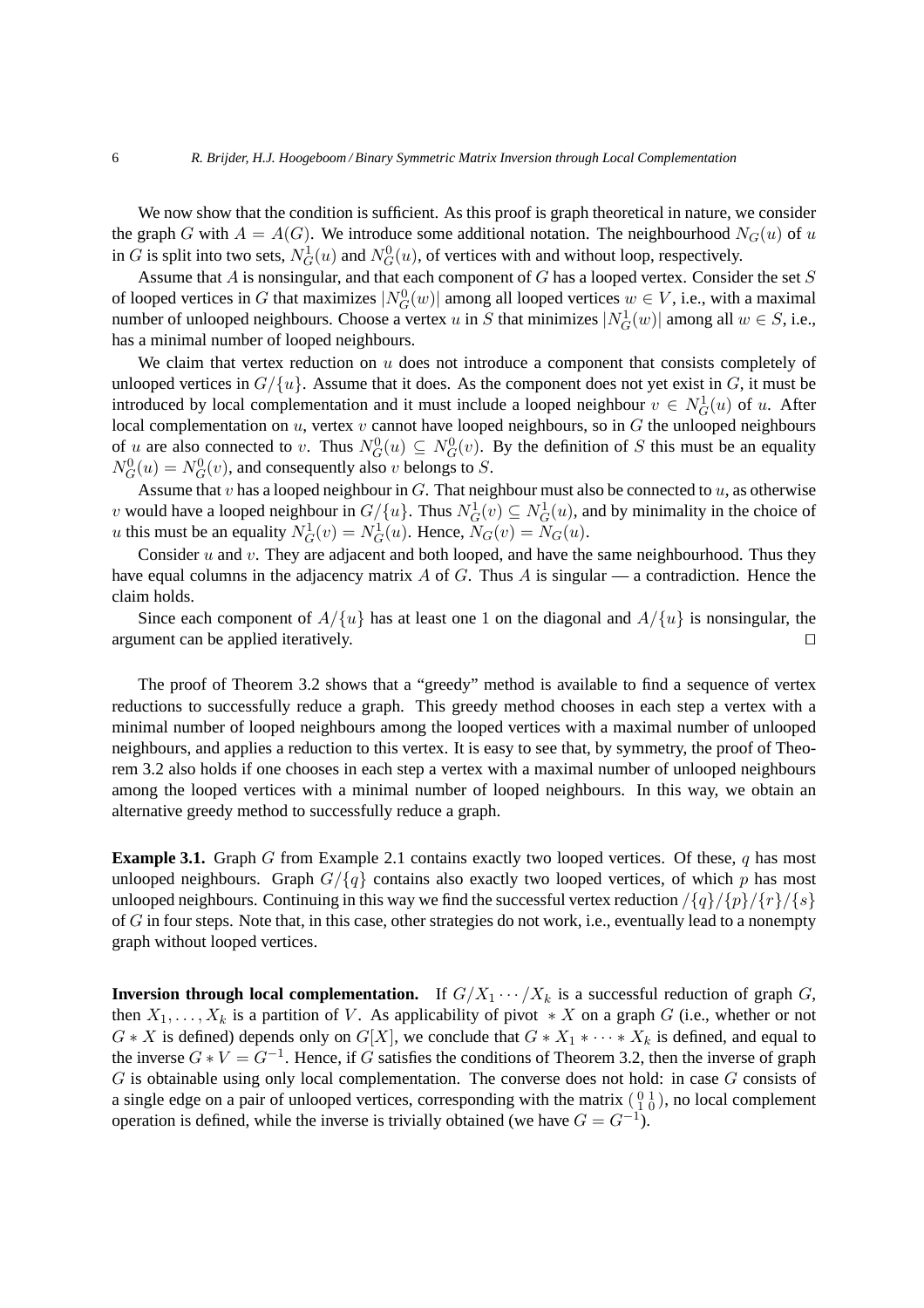Let  $\varphi = *X_1 \cdots *X_k$  be a sequence of local complementations defined on a graph G where  $X_1 \oplus$  $\ldots \oplus X_k = V$ . Then  $G\varphi = G * V = G^{-1}$  and each connected component of G has at least one loop. Hence, by Theorem 3.2, G is successfully reducible using vertex reduction iff such  $\varphi$  exists. Consequently, by the above,  $\varphi$  may be chosen such that  $X_1, \ldots, X_k$  are mutually disjoint (recall that, unlike the Schur complement, vertices may be used several times in a sequence of pivots). We have a similar characterization for edge complementation: a graph  $G$  is successfully reducible using edge reduction iff  $\varphi = *X_1 \cdots *X_k$  be a sequence of edge complementations defined on a graph G where  $X_1 \oplus \cdots \oplus X_k = V.$ 

### **4. Gene Assembly in Ciliates and Schur Complementation**

Ciliates are a large group of single-cell organisms, the name of which comes from their characteristic hair-like organelles, typically used for movement and sensation. Curiously, ciliates have two very different kinds of nuclei, the micronucleus (MIC) and the macronucleus (MAC). During a complex process called gene assembly the "scrambled" gene segments occurring in the MIC are recombined to obtain the fully functional "sorted" genes in the MAC. This transformation of single genes from their MIC form to their MAC form is formally modelled in a series of papers by Ehrenfeucht et al. (see, e.g., [10, 5, 7, 8]), culminating in a book [6]. See [2] for a more recent overview of the "computational" aspects of gene assembly.

For the transformation process, two (almost) equivalent models are proposed, string based and graph based, each having three rewriting operations [5, 8]. It turns out that an even more abstract viewpoint can be taken, that of set systems, see [4]. Regarding the graph based model, it has been noted in [3] that two of the three operations are in fact the two elementary pivot operations (the so-called "positive rule" gpr is local complementation and the so-called "double rule" gdr is edge complementation) followed by the deletion of the vertices involved, i.e., the two elementary Schur complementations, vertex and edge reduction. The third operation called the "negative rule" gnr simply removes isolated unlooped vertices.

In [7] gene "patterns" are investigated, characterizing the structure of the strings that can be successfully reduced using the various subsets of the three types of reduction rules. In [6, Chapter 13] the same question was posed, but now also for graphs, which could only be partially answered. The cases resolved there, cited below as Corollary 4.2, all involve gnr, leaving open the three cases that do not involve gnr.

The results of the previous section can be trivially reformulated in terms of these graph rewriting rules, and cover exactly the cases without gnr. Note that item (3) below has been obtained in [3].

**Corollary 4.1.** Let G be a graph. Then G can be successfully reduced using

- (1)  $\gcd$ r iff G is nonsingular and has no looped vertices,
- (2) gpr iff G is nonsingular and each connected component of G has at least one looped vertex, and
- (3) gpr and gdr iff  $G$  is nonsingular.

Starting with a graph  $G$ , not necessarily nonsingular, a vertex reduction  $(gpr)$  or a edge reduction (gdr) is applicable as long as the graph has at least one loop or at least one edge. When these operations can no longer be performed, the resulting graph must consist of a number of isolated unlooped vertices. The number of these vertices is equal to the nullity of the original graph as Schur complement retains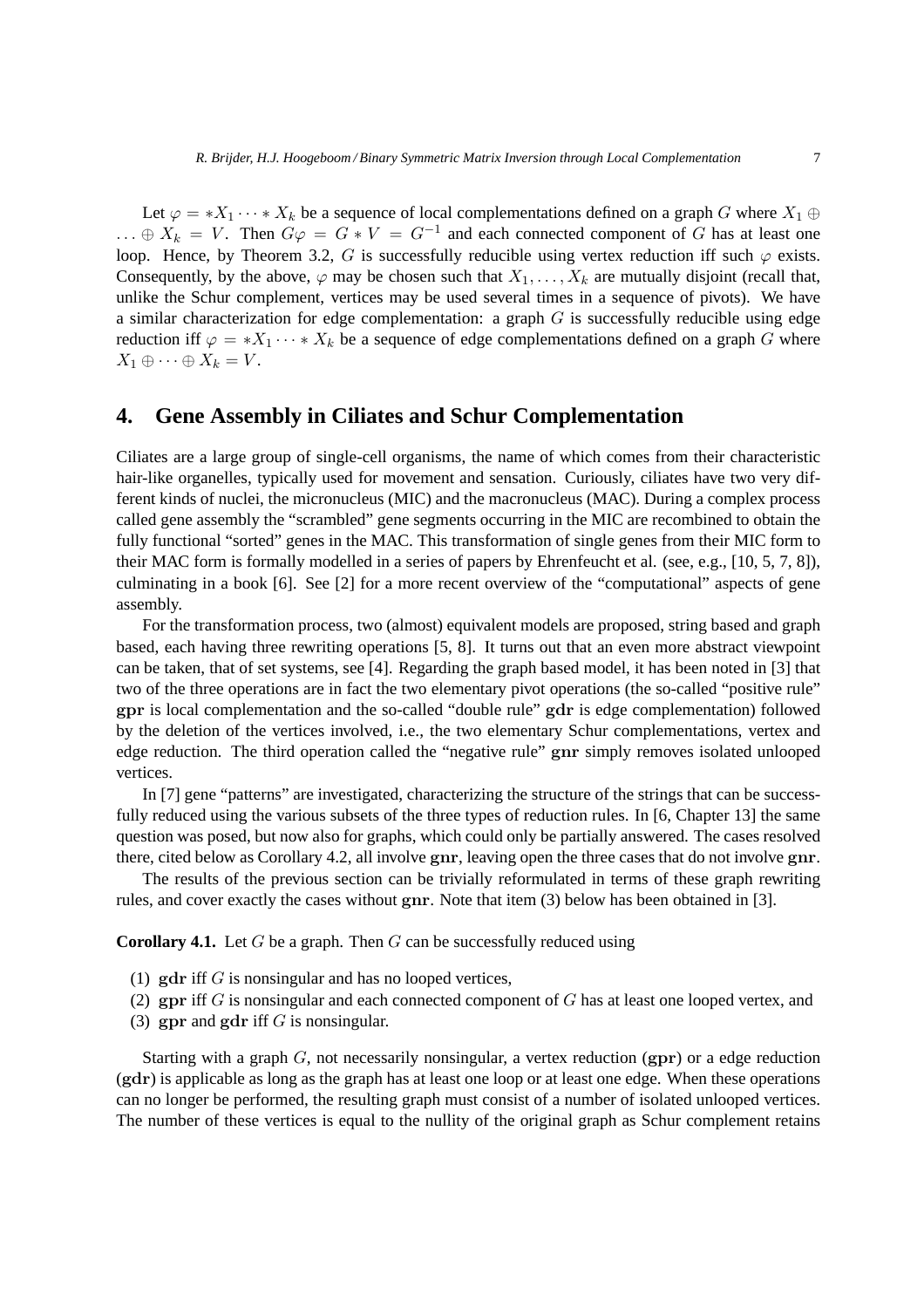the nullity of the original matrix. The applicability of the gnr operation is exactly restricted to isolated unlooped vertices. As a consequence, as observed in [4], the number of gnr-operations in any successful reduction of graph  $G$  is equal to the nullity of  $G$ .

These new characterizations can be contrasted to those involving gnr that were obtained before. We formulate them here, originally shown in [6, Section 13.3] for so-called overlap graphs (also called circle graphs) where loops are allowed. Although overlap graphs are a natural restriction in the context of gene assembly, this restriction is not needed in the proof of the results quoted here.

A connected component is called *nontrivial* if it contains at least one edge.

**Corollary 4.2.** Let G be a graph. Then G can be successfully reduced using

- (4) gnr iff G has no edge (i.e., consists of only isolated unlooped vertices),
- (5)  $\gamma$  and gdr iff G has no looped vertices,
- (6)  $\boldsymbol{\mathrm{gnr}}$  and  $\boldsymbol{\mathrm{gpr}}$  iff each nontrivial connected component of G has at least one looped vertex, and
- (7) gnr, gpr and gdr.

Reconsidering these previous results we see that adding the gnr operation essentially means omitting the nonsingularity requirement in the characterizations of Corollary 4.1. Hence, even to formulate the new results we are forced to move from graphs and their operations to the linear algebra of matrices and determinants over  $\mathbb{F}_2$ . More importantly, within the domain of matrices the interplay of gpr and gdr is much better understood than their formulation as graph operations: imagine Figure 1 when extended to cover two consecutive pivots. It is quite surprising that our arguments are nevertheless combinatorial in nature, and not algebraic.

**Acknowledgements.** We thank three kind referees for sharing their comments on our paper.

## **References**

- [1] Bouchet, A.: Representability of ∆-matroids, *Proc. 6th Hungarian Colloquium of Combinatorics, Colloquia Mathematica Societatis Janos Bolyai ´* , 52, North-Holland, 1987.
- [2] Brijder, R., Daley, M., Harju, T., Jonoska, N., Petre, I., Rozenberg, G.: Computational Nature of Gene Assembly in Ciliates, in: *Handbook of Natural Computing* (G. Rozenberg, T. Back, J. Kok, Eds.), Springer, ¨ 2011.
- [3] Brijder, R., Harju, T., Hoogeboom, H.: Pivots, Determinants, and Perfect Matchings of Graphs, 2008, Submitted, [arXiv:0811.3500].
- [4] Brijder, R., Hoogeboom, H.: Maximal Pivots on Graphs with an Application to Gene Assembly, *Discrete Applied Mathematics*, **158**(18), 2010, 1977–1985, ISSN 0166-218X.
- [5] Ehrenfeucht, A., Harju, T., Petre, I., Prescott, D., Rozenberg, G.: Formal systems for gene assembly in ciliates, *Theoretical Computer Science*, **292**, 2003, 199–219.
- [6] Ehrenfeucht, A., Harju, T., Petre, I., Prescott, D., Rozenberg, G.: *Computation in Living Cells Gene Assembly in Ciliates*, Springer Verlag, 2004.
- [7] Ehrenfeucht, A., Harju, T., Petre, I., Rozenberg, G.: Characterizing the micronuclear gene patterns in ciliates, *Theory of Computing Systems*, **35**, 2002, 501–519.